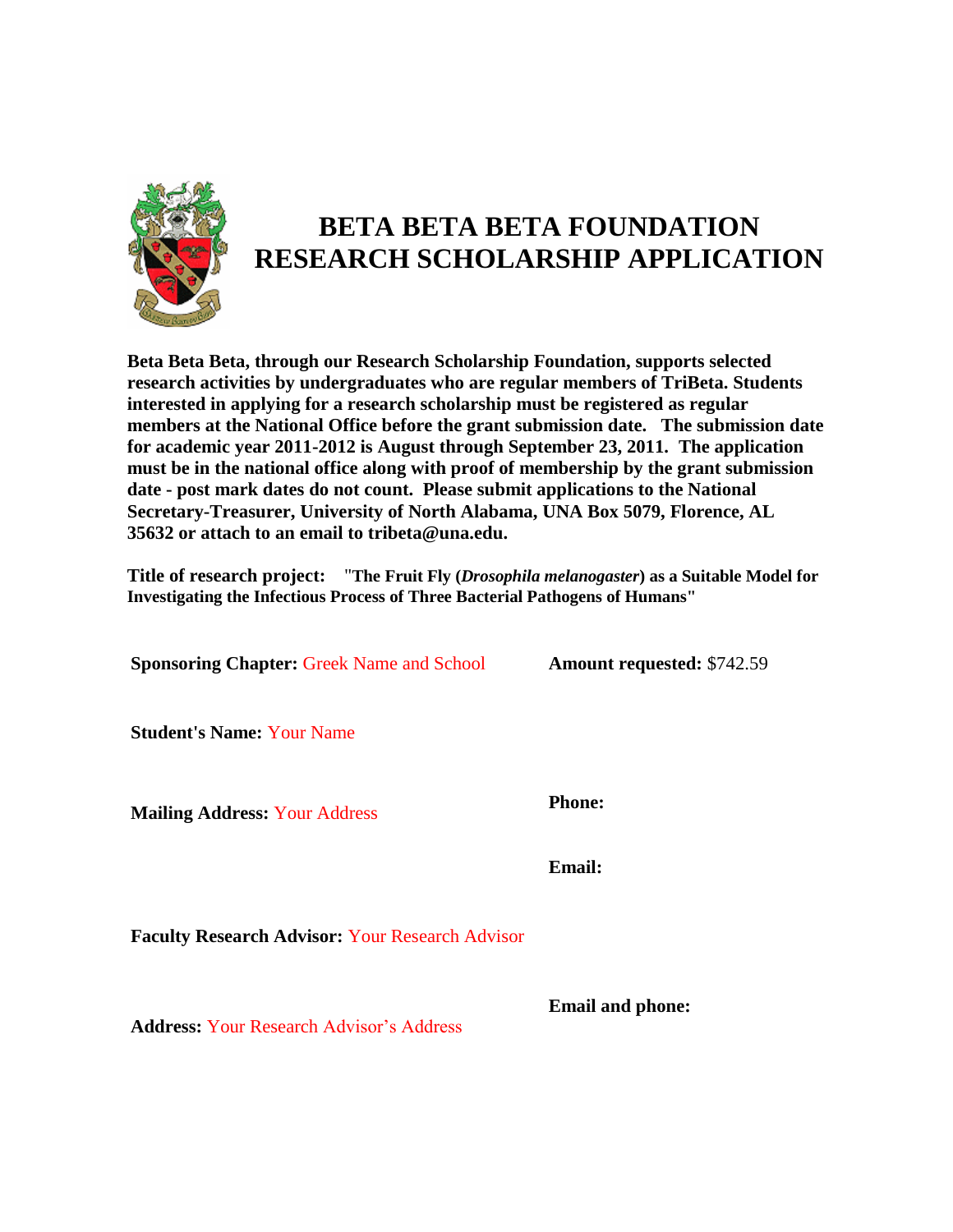### **Has your chapter donated to the Research Foundation?**

Yes No But not this or the previous year

**Did a student(s) in your chapter receive a grant(s) last year?**

Yes No **If so, where did the student(s) present his/their work?**

Southcentral Regional Convention, April 2011

# **FUND DISBURSEMENT**

**1. Will your institution provide matching funds for this research project?**

Yes No

**If Yes, describe source.** 

**n/a**

**2. Will your institution require TriBeta funds to be administered through university disbursement procedures?**

Yes No

**3. Who should the payee on the check be, i.e. research advisor, university, department, etc. (it cannot be a student) and what is the mailing address?**

Payee: Your School or Research Advisor or Chapter Advisor

Address:

# **4. Will this be part of an ongoing funded project?**

Yes No

**If yes, describe other source(s) of funding.**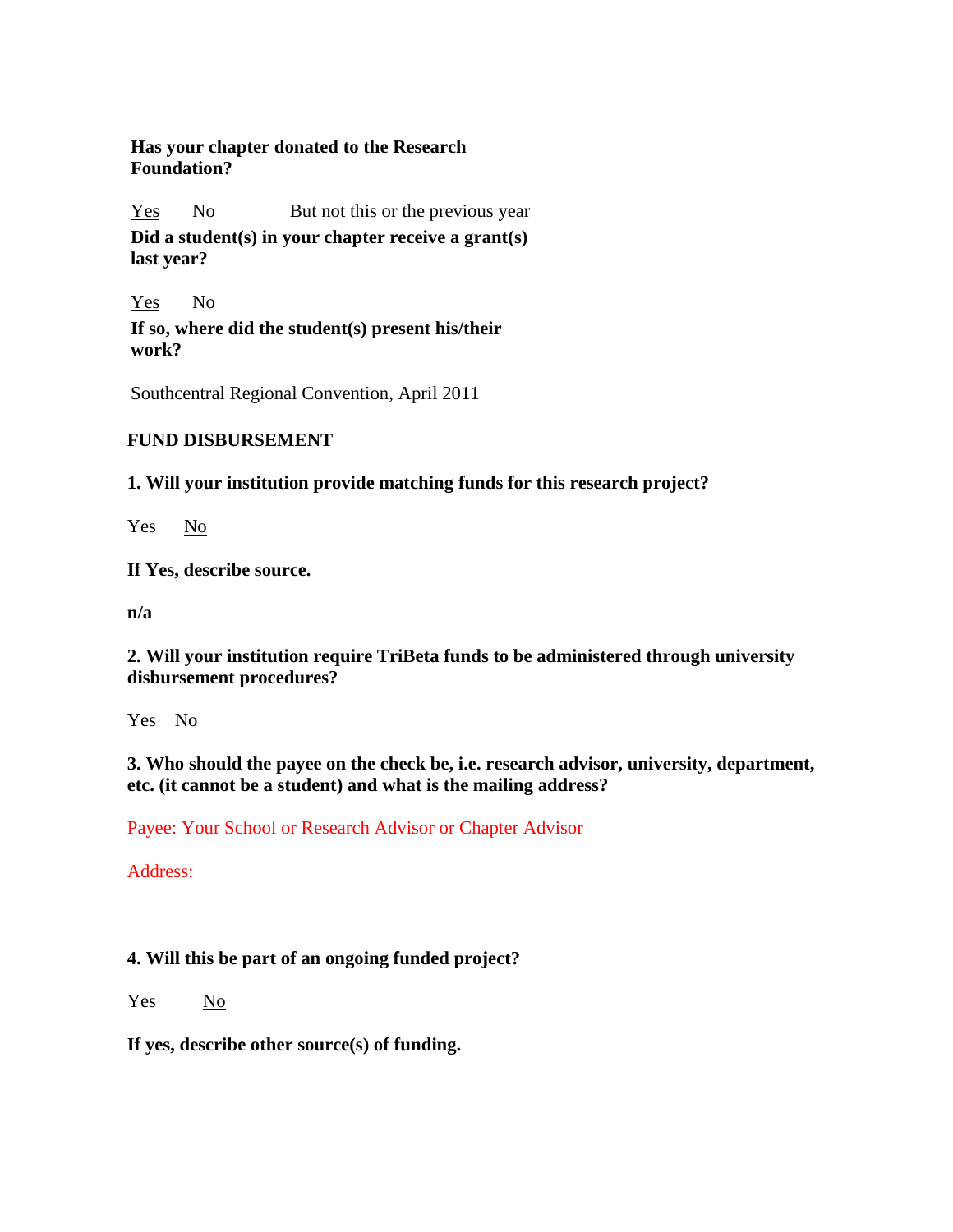**Describe your research project. Your description should include: title, short abstract, and outline of your proposed project. Your outline should include your research plans with specific objectives, explanation of data, treatment, how the finding may relate to your hypothesis and literature cited or reviewed. (Attach this description to your application as Attachment A.)** 

**Complete the proposed budget request providing details and rationale of all expenditures. Travel may be research related or for convention presentation and should be direct gas cost and not mileage. (Attach the details and rationale to your application as Attachment B.)**

**PROPOSED BUDGET REQUEST SUMMARY 1. Supplies:** \$632.59 **2. Equipment:** n/a

**3. Travel: Research**

n/a **Convention** \$110.00

May 2012

**4. Other Costs:**

**TOTAL COSTS:** \$742.59

### **RESEARCH COMPLETION**

**Location of research:**

Your School

**Projected time for completion of research:**

**Projected time for presentation of research:**

April 2012 (Regional or District

**Projected time for submission of Final Report:** n/a

Convention)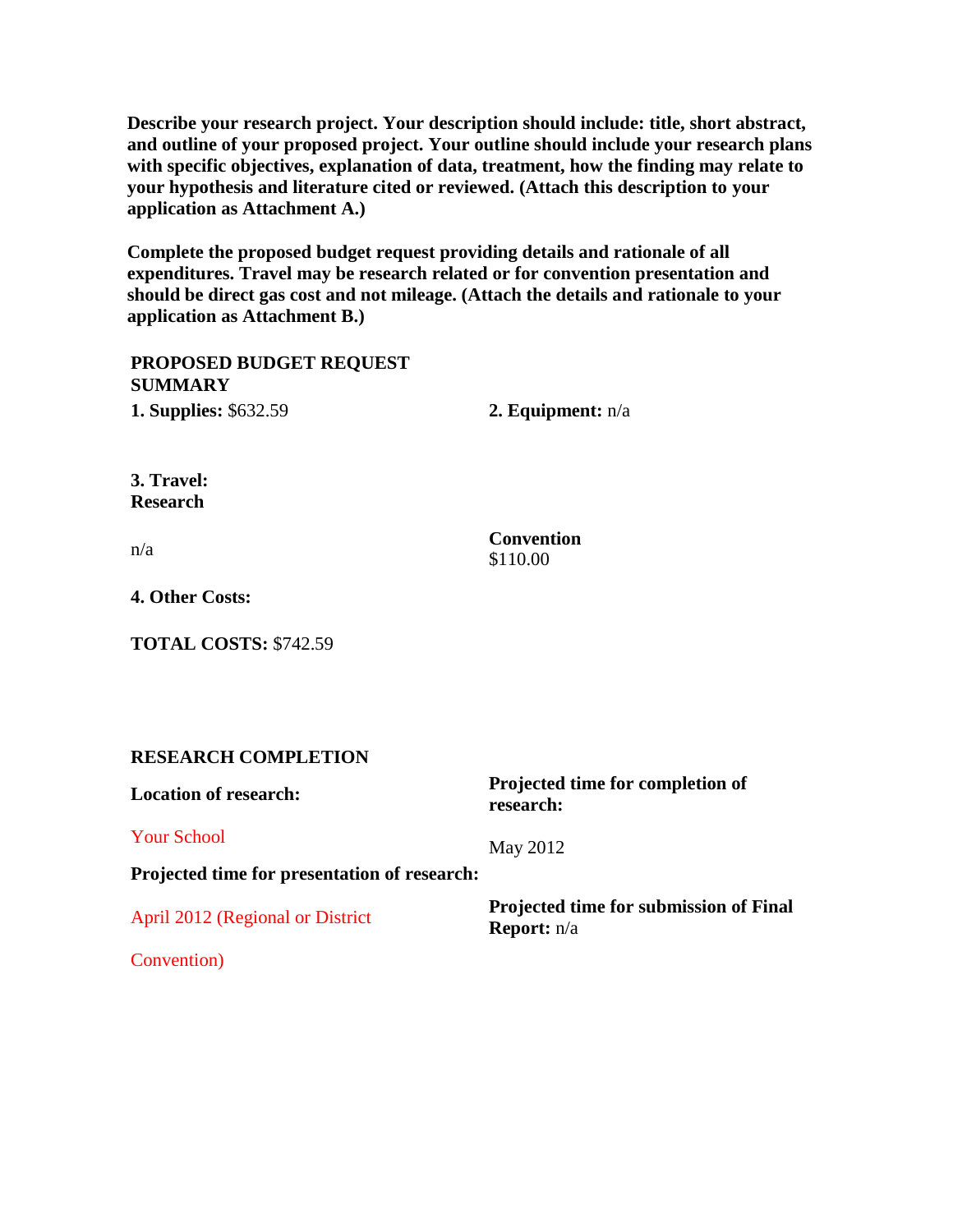# **INCLUDE DETAILS AND RATIONALE AS PART OF ATTACHMENT B**

# **FINAL REPORT**

### Tri Beta Research Scholarship Foundation

Policy Change approved by the Tri Beta Executive Council, Jan. 24th, 2003: REVISED

Beginning 2003, a "**Final Report**" will no longer be required from recipients of the undergraduate "Tri Beta Research Scholarship Foundation Grants" **if** the research is abstracted and presented, with funding acknowledgement, at a Tri Beta District/ Regional Convention and/or National Convention. To be exempt from the final report the funded research **must be abstracted**, according to the BIOS format, **and presented orally or as a poster**. The abstract must be submitted to the Convention Coordinators for documentation and program listing. The District Directors/Regional Vice Presidents will forward these abstracts to the editor of BIOS for inclusion in the convention news section.

If the grant recipient is unable to present their research at a Tri Beta convention the student may submit a written request seeking permission from their Regional Vice President to present their research at an alternate scientific meeting considered appropriate for undergraduate research. If the Regional Vice President grants this request the research to be presented **must be abstracted**, according to the BIOS format. **Copies of the abstract and the meetings program, including a listing of the student's paper, must be forwarded to their Regional Vice President.** The Vice President should then forward this information to the editor of BIOS.

In the event a student is unable to make a formal presentation of their research at a Tri Beta convention or an alternate approved meeting then a **FINAL REPORT is still required**. This FINAL REPORT should be prepared in a manuscript form suitable for BIOS publication following the "Instruction to Authors" style in BIOS. Copies of this FINAL REPORT must be submitted to the Regional Vice President.

### **I have read and agree to comply with all specifications of funding as outlined in this application.**

**Student's Signature: \_\_\_\_\_\_\_\_\_\_\_\_\_\_\_\_\_\_\_\_\_\_\_\_ Date:** 

**Faculty Sponsor's Signature: \_\_\_\_\_\_\_\_\_\_\_\_\_\_\_\_\_ Date: \_\_\_\_\_** 

**Attachment A**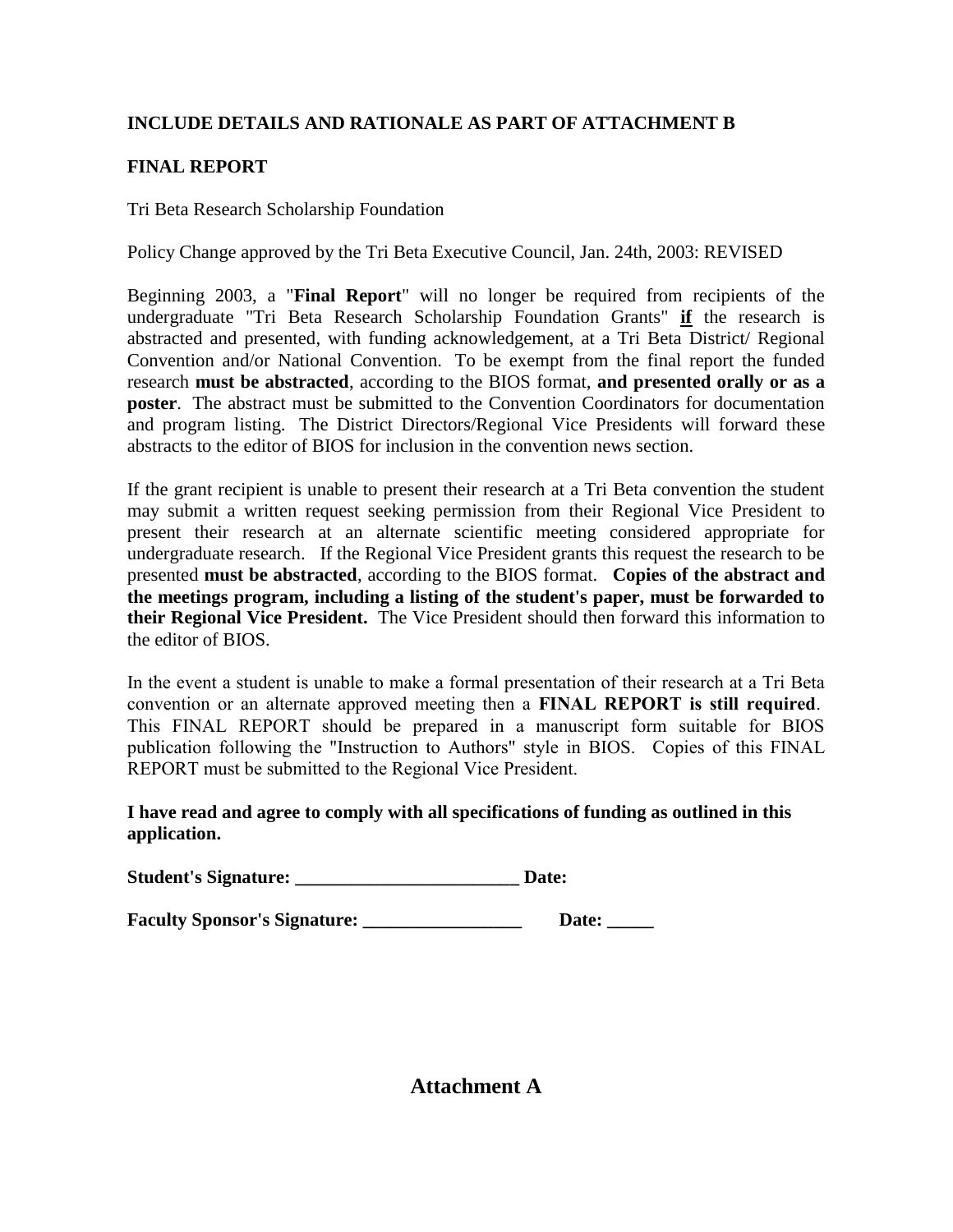# **The Fruit Fly (***Drosophila melanogaster***) as a Suitable Model for Investigating the Infectious Process of Three Bacterial Pathogens of Humans**

A Proposal Submitted to the Tri-Beta Foundation Research Scholarship Program

By

#### **ABSTRACT**

**The innate immune system is the second line of defense against invasive microbial pathogens. It is an important prelude to activation of the adaptive system and in non-vertebrate animals it is the last line of defense against infection. Understanding how this system works in vertebrates is often complicated by the presence of the adaptive system. Hence, researchers have begun to study the basics of the system in fruit flies which lack an adaptive system. This study proposes to explore the role of the fruit fly's innate system in protection against three bacterial species that are known human pathogens. Specifically, the flies will be stressed modestly by diet limitation and infected with the bacteria via oral administration. They will then be monitored for mortality and/or sublethal infection. Results are expected to reveal the suitability of the fly as a model organism for studying the infectious process of these three pathogens in the face of a stressed host.** 

#### **INTRODUCTION**

The fruit fly, *Drosophila melanogaster,* has been demonstrated as a suitable model host for many different topics in scientific research and therefore, its characteristics are very well known. In fact results have shown that the innate system of fruit flies is very similar to that of their mammalian counterparts (Lemaitre and Hoffmann 2007). Since the genes of the innate system of humans and fruit flies are very similar, many conclusions about the human innate system can be drawn from implementing the fruit fly as a model organism of infection for *Pseudomonas aeruginosa*. The proposed study would determine whether a simpler mode of infection could be employed than what has already been published, and it would determine how effective the innate system combats an infection of *P. aeruginosa* when stressed on a nutritional basis. Based on preliminary studies, the principal investigator hypothesizes that when fruit flies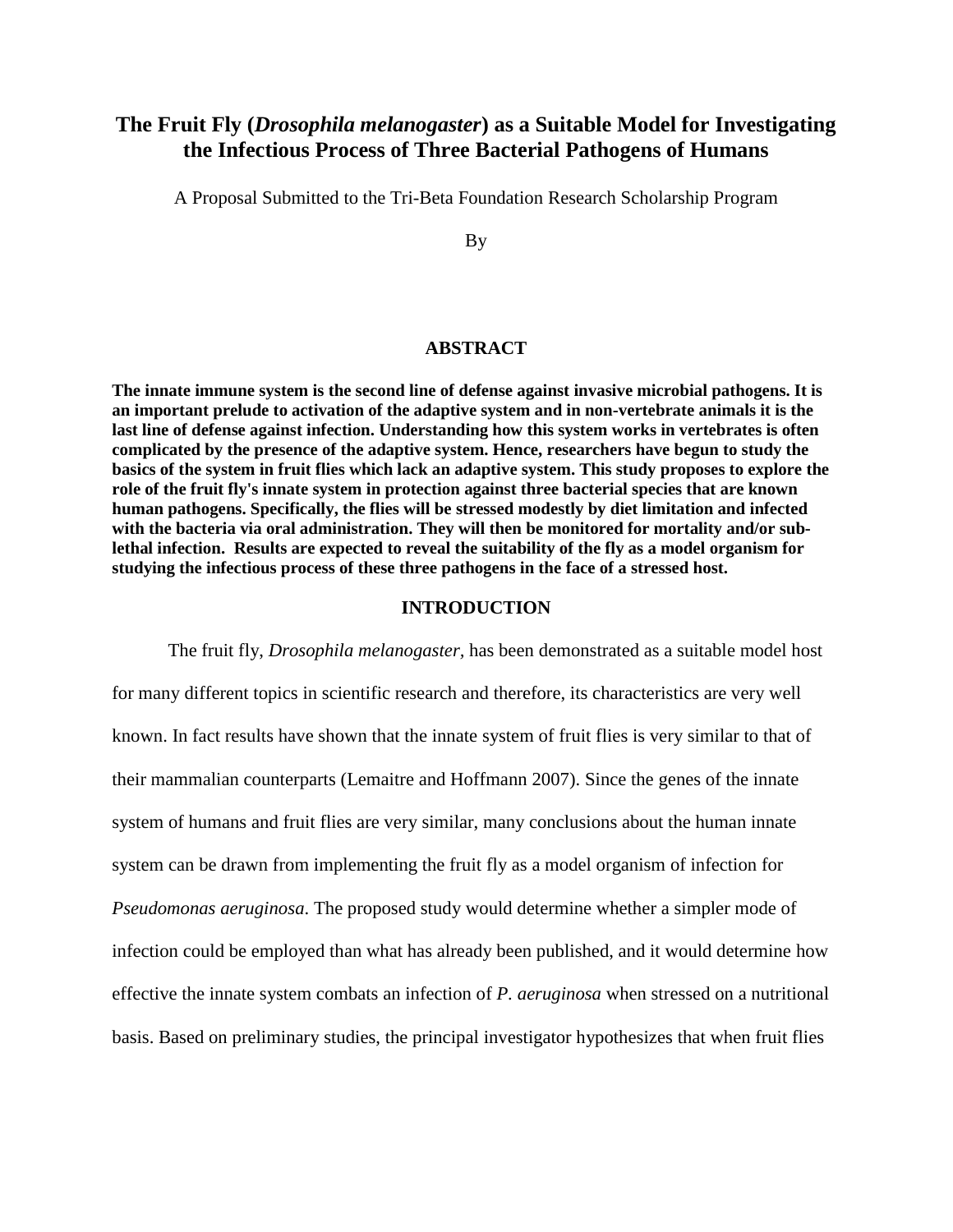are nutritionally deprived to some extent, the virulence of *P. aeruginosa* will become enhanced and cause an acute infection resulting in premature death of the fruit flies.

Two established methods have demonstrated that *D. melanogaster* is a model system of infection for *P. aeruginosa*. One such method involves pricking the abdomen and directly injecting the bacterium into the intestines of the fruit flies. This method of infection has the disadvantage that it produces injury of the fruit fly during pricking. Nonetheless, fruit flies pricked with *P. aeruginosa* exhibited much lower survival rates than fruit flies that had been pricked with no bacteria (D'Argenio et. al 2001). Another method more commonly employed because it is less tedious and does not physically harm the fruit fly is the Chugani method. In this method, *P. aeruginosa* is cultured, suspended in saline solution, and centrifuged. Next, the supernatant from the saline solution is collected, and it is assumed that the solution contains all products secreted from the bacterium. This suspension is added to filter paper that is placed on the surface of a 5% sucrose agar. By using this method it ensures that the flies will eat the bacteria's supernatant along with their food, thus causing the symptoms of infection (Chugani et. al 2000). This method has proven to be successful, evidenced by a decrease in percent survival rate of flies fed both bacteria and sucrose versus those flies only fed sucrose. By using these two methods, scientists can evaluate many factors that influence the virulence of *P. aeruginosa* without having to compromise the health of human beings.

However, a preliminary study conducted by the principal investigator last year suggested that a simpler method could be used by simply feeding the bacteria to the flies. This method of feeding bacteria directly to the fruit flies has already been established using other bacteria such as *Serratia marcescens,* a known insect pathogen (Nehme et. al 2007). Feeding the bacterium *P. aeruginosa* to fruit flies resulted in a chronic infection that flourished within their bodies and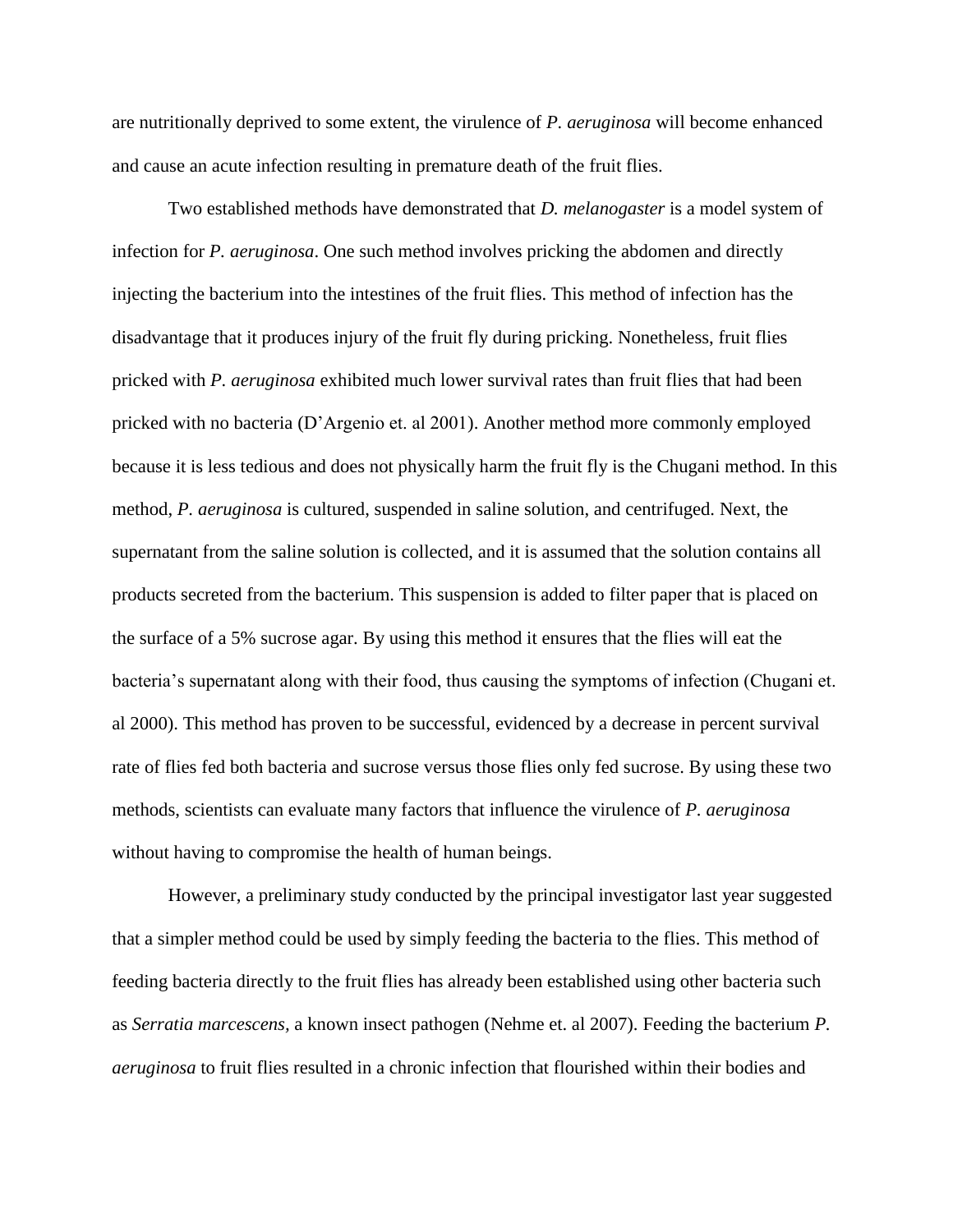replaced all natural flora originally inhabiting the fruit flies. However, it was undeterminable whether the fruit flies died of natural cause or because of the chronic infection.

One study conducted by Sibley *et. al* demonstrated the effects of polymicrobial interactions of *P. aeruginosa* and certain species of *Streptococcus* in the fruit fly using a modified version of the Chugani method (2008). The results strongly suggested that normally nonpathogenic *Streptococcus* species found in the oral cavity and in cystic fibrosis patients' sputum, when combined with *P. aeruginosa* create a synergistic effect that kills fruit flies much quicker than *P. aeruginosa* alone. Another bacterium known to create a synergistic effect with *P. aeruginosa* in the lungs of CF patients, *Staphylococcus aureus*, has been also been demonstrated as pathogenic in fruit flies (Needham et. al 2004). However, whether or not they will create the same synergistic effect in fruit flies has yet to be determined conclusively. Research conducted by the principal investigator last year suggested that there was no synergistic effect with these two bacteria employing the method developed in our laboratory.

Not only have certain polymicrobial interactions been examined, but also a broad range of factors affecting the virulence of *P. aeruginosa* has been studied to some extent as well. Typically, most studies have tested the effects on the bacterium by altering the genetics of either the bacterium or fruit fly or by altering the environment in some way to induce stress or hypervirulence (Erickson et. al 2004). While several studies have shown that removing essential nutrients such as magnesium from the bacteria's environment will stress the bacteria, few studies have employed the opposite approach of stressing the fruit fly with physical factors such as starvation or desiccation. The current study proposed here seeks to determine whether the bacteria's virulence is affected by stress conditions imposed on the fruit fly, specifically starvation. Results from preliminary studies conducted by the principal investigator indicated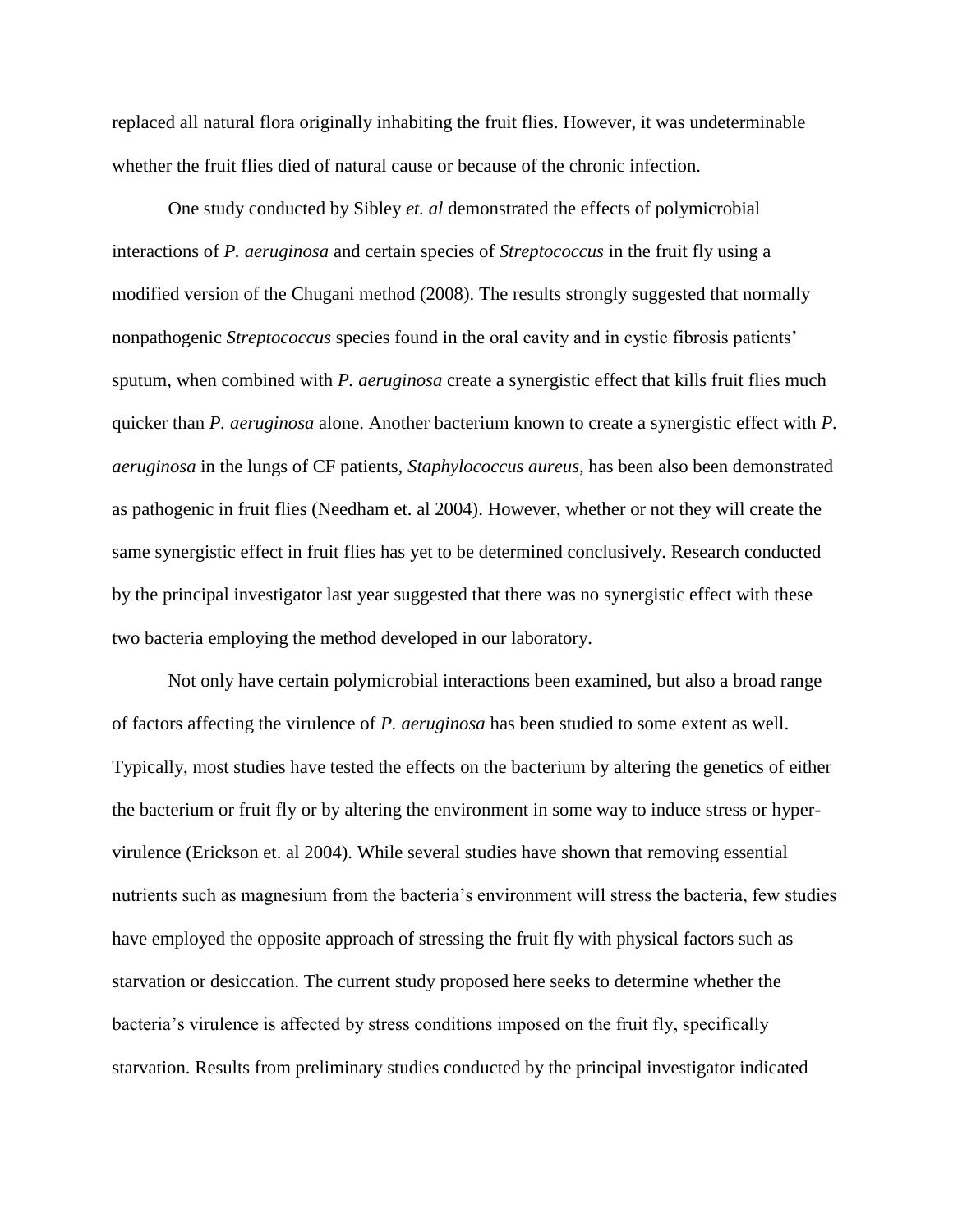that removing all food from the fruit flies' environment killed them quicker than the infection from bacteria, but when the fruit flies were given an adequate amount of food the fruit flies could withstand a chronic infection of *P. aeruginosa*. The proposed study will attempt to determine the level of nutrition at which death will occur due to infection rather than starvation or natural causes.

# **MATERIALS AND METHODS**

### **Microbial cultures:**

The fruit flies in this study will be challenged by three bacterial pathogens. These include *Staphylococcus aureus* (ATCC #43300), *Pseudomonas aeruginosa* (PA01) and a red pigmented strain of *Serratia marcescens* (ATCC #43861). These cultures will be obtained from Hardy Diagnostics (Santa Maria, California) except for *P. aeruginosa* PA01 which is a clinical lab isolate used in our research lab. Between experiments these cultures will be maintained and stored at refrigeration temperatures on TSA slants.

### **Fruit fly cultures:**

The fruit flies used in this study will be purchased from The Fruit Fly Shop, San Diego, CA. They will be flightless mutants of the species *Drosophila melanogaster* that despite the mutant phenotype are otherwise normal. They will be maintained on the food and in the containers supplied by the company.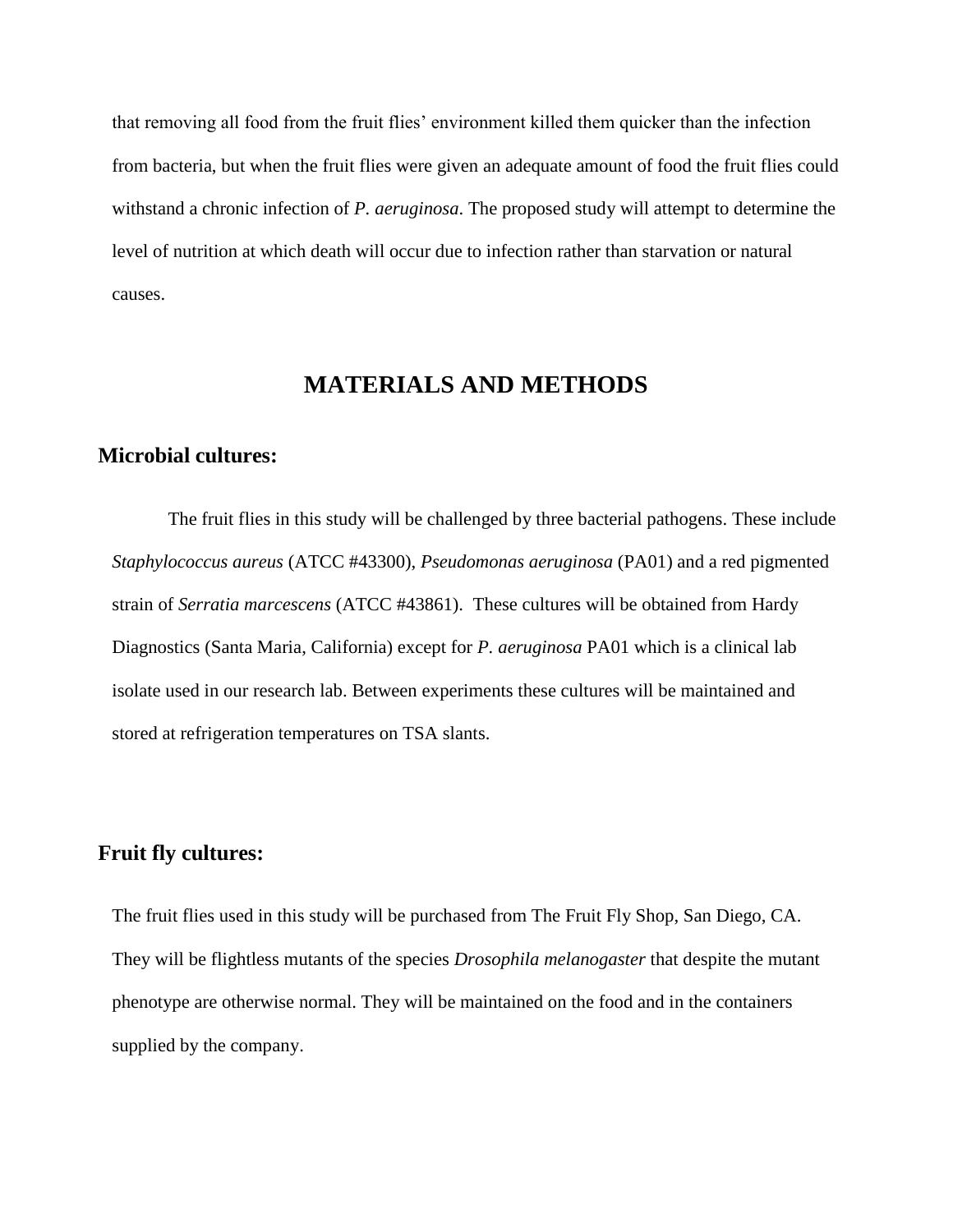### **Assay of normal microflora of the fruit fly gastrointestinal tract:**

An attempt will be made to isolate the bacterial microflora from the gastrointestinal tract of the fruit fly. This will be done by first decontaminating the surface of the fly in 70% isopropanol. Then, the body of the fly will be crushed and dilutions of the extract will be used to streak plates of tryptic soy agar (TSA) and MacConkey (Mac) agar for bacterial isolation. The plates will be incubated at room temperature for up to four days. If the resultant growth is indicative of the presence of a normal microflora (as evidenced by amount and species diversity), representative examples of each colony will be isolated and sub-cultured onto fresh TSA plates to isolate pure cultures. These will then be gram stained and examined microscopically. Oxidase reaction (Dryslide Oxidase, Fisher Scientific) will be determined. For each isolate that is an oxidase negative, gram negative rod and grew on Mac, identification to genus and species will be performed using the API 20E microtube system (BioMerieux). These experiments are necessary to be sure that the three species of bacteria used in the test experiments are not already a component of the microbial flora of the flies.

# **Fly Infection by Feeding: Mortality Experiments**

Sterile glass vials containing  $1.5\%$  agar  $+ 2\%$  sucrose and fitted with air porous foam stoppers will be used to sustain the flies in the test vials during experimental trials. Overnight TSA grown bacterial cultures will be used to intentionally contaminate the vials. An isolated colony of an 18-24 hour TSA culture of the test bacterium will be used to contaminate a test vial. This will be done by using a sterile cotton swab to touch the center of the colony and then, using the swab, the bacteria will be transferred to the surface of the agar/sucrose in the test vial.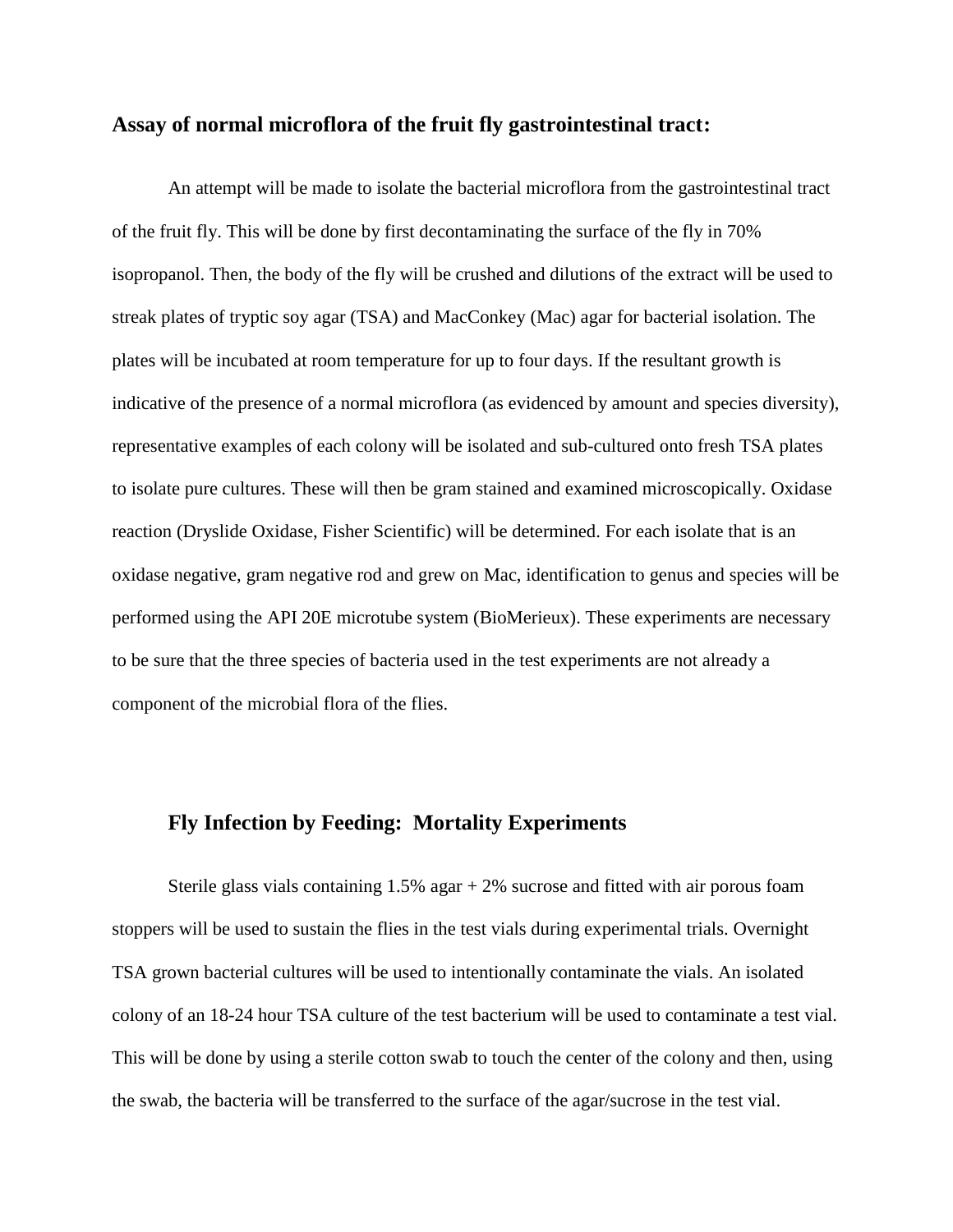Fifteen mature well-fed fruit flies (approximately 2-3 days after hatching) will be anesthetized using carbon dioxide and transferred to each test vial. The vials will then be placed at room temperature (approximately 23C) and examined at least once daily. The agar media will maintain adequate humidity for the duration of the experiment and there will be approximately 16 hours of fluorescent lighting and 8 hours of darkness. Daily counts of viable and non-viable fruit flies will be collected over a period of 1-2 weeks (depending upon the experiment). Each experimental run will involve 6 vials representing duplicates for each bacterium, plus another pair of control vials that will measure natural mortality in which the flies but not the bacteria will be present. To increase sample size and establish validity of the results, the entire experiments will be repeated at least 5-10 times.

# **Fly Infection by Feeding: Sub-lethality Experiments**

At the termination of the mortality experiments, surviving flies will be sacrificed by immersing in 70% isopropanol to kill them and remove external microbes. The flies will then be crushed and extracts will be plated onto TSA plates and the appropriate selective medium for each of the test bacteria to determine if the gastrointestinal flora has changed from that seen in the control flies to that of the intentionally introduced species. Pseudosel agar will be used to detect *P. aeruginosa*, mannitol salts agar will be used to detect *S. aureus* and because *Serratia marcescens* forms a distinct red colony, TSA plates will suffice for detecting its presence. The results of these experiments will demonstrate if rather than causing mortality, the bacterial species can infect the flies without killing them.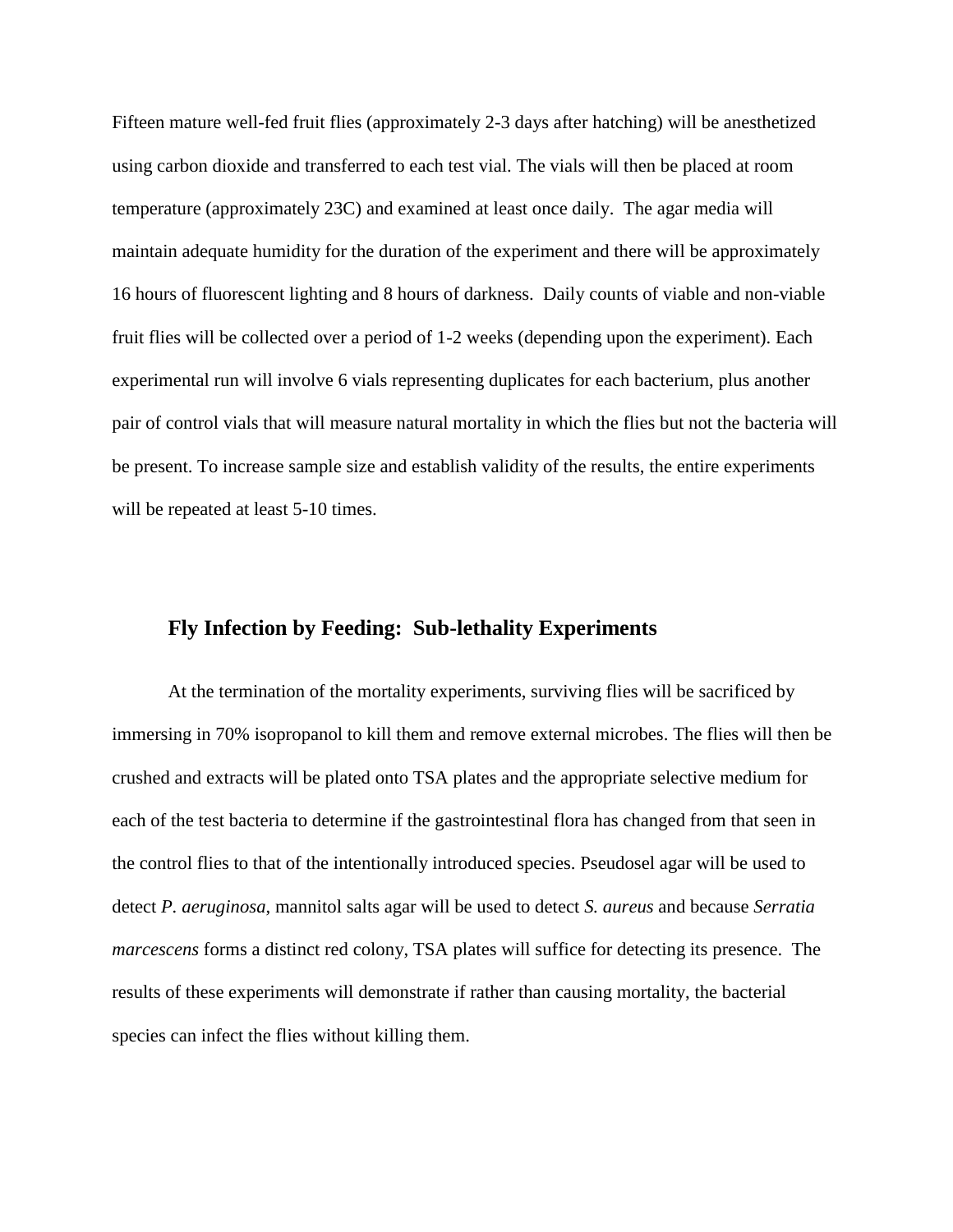### **Statistical Treatment of Data:**

Kaplan-Meier survival curves will be constructed as the primary statistical treatment of the data. This is one of the more common methods used to analyze data involving mortality over time as a function of some imposed condition. In the present experiments, the difference in mortality of the flies in response to the three different microbial pathogens will be monitored.

#### **LITERATURE CITED**

- Chugani, S. A., M. Whitely, K. M. Lee, D. A. D'Argenio, C. Manoil, and E.P. Greenberg. 2000. QscR, a modulator of quorum-sensing signal synthesis and virulence in *Pseudomonas aeruginosa*. PNAS 98:2752-2757.
- D'Argenio, D. A., L. Gallagher, C. A. Berg, C. Manoil. 2001. *Drosophila* as a model host for *Pseudomonas aeruginosa* infection. J. Bacteriol. 183:1466-1471.
- Erickson, D. L., J. L. Lines, E. C. Pesci, V. Venturi, and D. G. Storey. 2004. *Pseudomonas aeruginosa* relA contributes to virulence in *Drosophila melanogaster*. Inf. Imm. 72:5638- 5645.
- Lemaitre, B. and J. Hoffmann. 2007. The host defense of *Drosophila melanogaster*. Annu. Rev. Immunol. 25:697-743.
- Needham A.J., M. Kibart, H. Crossley, P.W. Ingham, and S.J. Foster. 2004. *Drosophila melanogaster* as a model host for *Staphylococcus aureus* infection. Microbiology 150:2347-2355.
- Nehme, N.T., S. Lie´geois, B. Kele, P. Giammarinaro, E. Pradel, J.A. Hoffmann, J. J. Ewbank, and D. Ferrandon. 2007. A model of bacterial intestinal infections in *Drosophila melanogaster*. PLos Pathog. 3:1694-1709.
- Sibley, C.D., K. Duan, C. Fischer, M.D. Parkins, D.G. Storey, H.R. Rabin, and M.G. Surette. 2008. Discerning the complexity of community interaction using a *Drosophila* model of polymicrobial infections. PLoS Pathog. 4:1-10.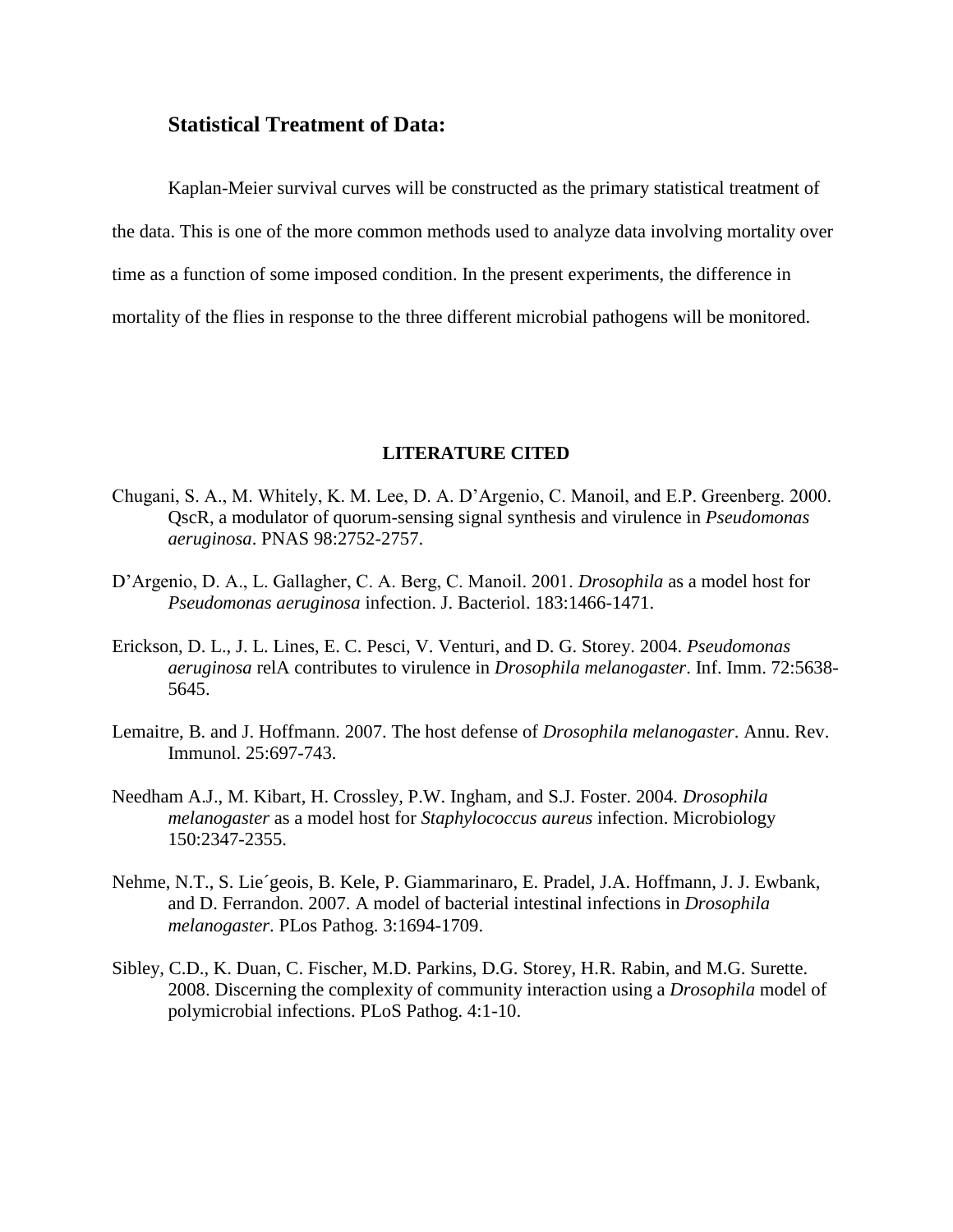# **Attachment B**

1. One bottle (1 lb) of **Tryptic soy agar** (Justification: This is the medium that will be used for the general growth of normal microflora of the GI tract of the fruit flies prior to identification)

**\$67.17** ( Source: Hardy Diagnostics, Santa Maria, CA)

2. **Registration Fee** for the South Central Regional Meeting of Beta Beta Beta to be held in April, 2012. (Justification: to present the results from this study)

**\$110** (an estimate based on the spring 2010 meeting)

3. **API Strips 20E** (Justification: To correctly identify the microflora isolated on the surface of the frog; I expect that gram negative rods will be isolated  $\&$  this is a standard clinical lab product for identifying these cultures)

**\$200.12** (Source: BioMerieux Vitek, Durham, North Carolina)

4. **Reference Cultures** - *Staphylococcus aureus* (ATCC 43300), and *Serratia marcescens* (ATCC 43861). (Justification: To use two known pathogenic reference cultures, one (S.a.) that is a species often found in the lungs of cystic fibrosis patients and one (S.m.) that is a known pathogen of insects including fruit flies)

**\$81.66** total for the two (Source: Hardy Diagnostics, Santa Maria, CA)

5. One bottle (1 lb) of **Pseudosel agar** (Justification: This medium will be used to select for *Pseudomonas* from the GI tract of the flies as a means for determining it's survival in the body of the fly).

**\$89.86** ( Source: Hardy Diagnostics, Santa Maria, CA)

6. One bottle (1 lb) of **MacConkey agar** (Justification: This medium will be used to select for enteric bacteria from the GI tract of the flies to determine the identification of normal microflora of the fly gut)

**\$69.88** ( Source: Hardy Diagnostics, Santa Maria, CA)